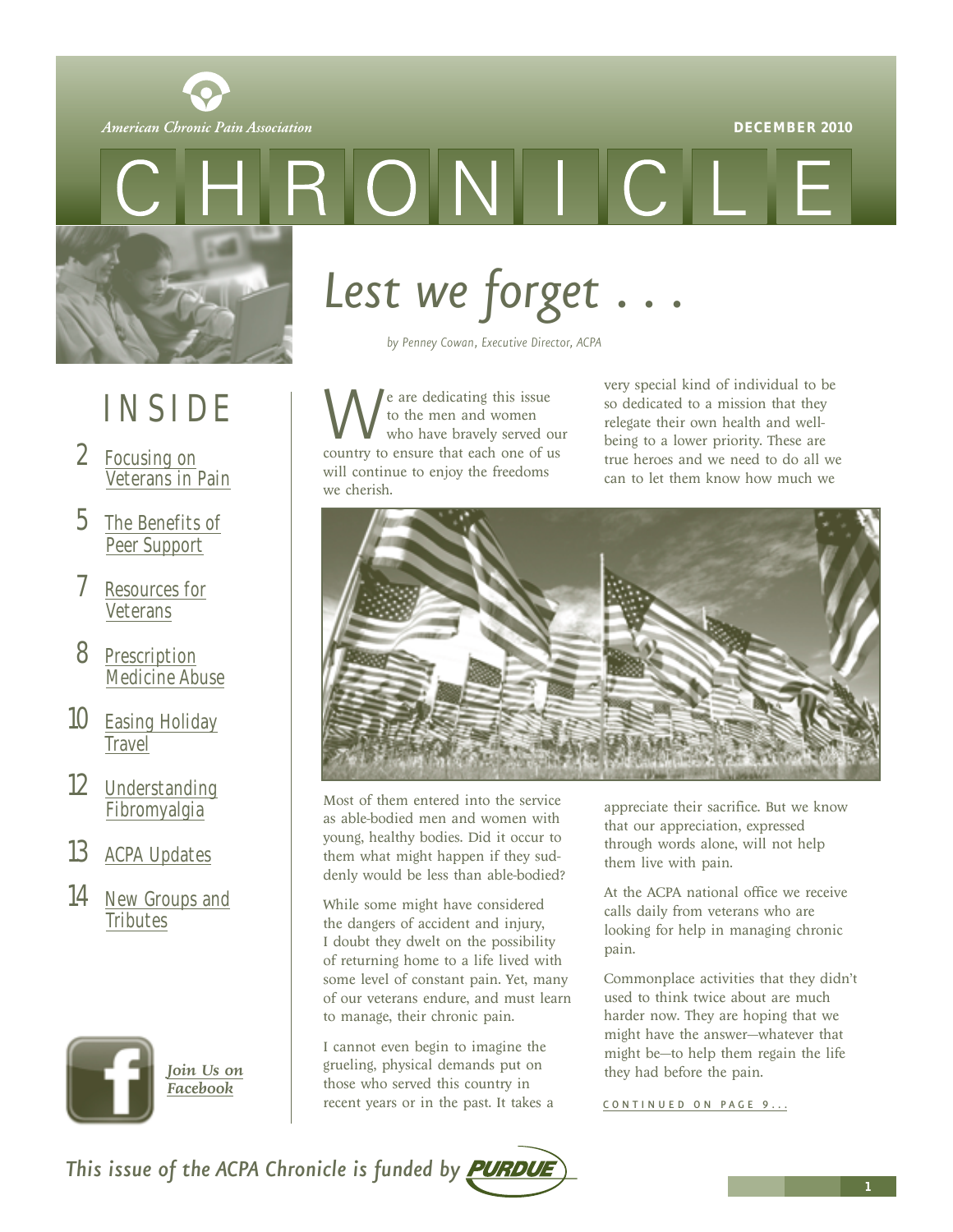## <span id="page-1-0"></span>*ACPA Focuses on the Complex Issue of Veterans in Pain*

*by Alison J. Conte*

n Fall 2010 the American Chr<br>Pain Association (ACPA) apport<br>Jani Larsen to coordinate eff<br>for ACPA support groups in U.S. n Fall 2010 the American Chronic Pain Association (ACPA) appointed I Jani Larsen to coordinate efforts Department of Veterans Affairs (VA) medical facilities or Vet Centers. As ACPA's regional director for veterans, Jani has a special viewpoint and a lot of useful information to share with veterans.

Jani has had chronic nerve pain since 1998. She served in the military from 1983-1986 in Panama and Honduras during the Contra/Sandinista war and is well acquainted with the problems of veterans with pain. She has been the facilitator of a support group at the VA Hospital in Madison, Wisconsin, since 2004.

"My first priority is to help vets to navigate the VA healthcare system, to provide direction and resources," Jani said. "I'm collecting and sharing best practices for these support groups. I hope this will lead to stronger working relationships between services throughout the VA system."

#### *Like Anyone Else with Pain*

"The biggest problem veterans with pain have is the same problem that the general population has, overcoming the barriers and stumbling blocks to finding treatment," said Dr. Tim McNulty, physical medicine and rehabilitation physician at VA Butler Healthcare in Butler, Pennsylvania.

He explained that veterans are often faced with a complex array of physical, mental, and situational issues that affect their health, how they feel, and how they are treated for pain. "A vet's condition is rarely straightforward," said Dr. McNulty.

While some returned veterans may be dealing with Post-Traumatic Stress Disorder (PTSD), almost all face emotional upheaval when they leave the service. For veterans with chronic pain,

this can compound their condition, make their symptoms hard to identify, and affect their ability to manage pain.

Dr. Roger Brooke, PhD., ABPP, is director of military services for the Duquesne University Psychology Clinic in Pittsburgh, which offers free counseling and support to military service members and their families.

He said that veterans who return to civilian life often feel alienated. "There is frequently a sense of not fitting it, entering a foreign culture. They expect to return to the life they lived before their service, but they are no longer the person they were," he said. "There is a lot of anger, depression, irritability, mood changes, even in the absence of PTSD."

In moving from a civilian to a soldier and then to a veteran, former servicemen and women may be faced with unemployment, marital discord, and/or drug abuse. These feelings can be intertwined with chronic pain and have an impact on the ability to have a productive life.

#### *Growing Past Adolescence*

"Military service will turn a boy into a man," Dr. Brooke said. "They've faced mortality and are more mature as a result."

Jani agrees. "They miss the camaraderie they left behind. Some don't feel as close to their families as they did to those buddies," Jani said. "If their buddies were killed in action, vets may hold back from forming new relationships because they've seen what can happen."

Jani has seen how these stressed emotions can crack further in a crowded, impersonal doctor's office.

"Some veterans tend to blame it on the system. Frustrated with an hour-long wait to see the doctor, one veteran told me he began his office visit in an angry mood. He said, 'My doctor's not listening to me,' when in fact, he didn't fully communicate his needs. In the end, he didn't get what he came for and wasted a visit," she said.

Another person insisted to her physician that her stimulator was hurting more than helping, Jani said. "She changed her opinion of the physician, just because he was resolute about leaving her stimulator in. She made comments about her faith in him as a doctor, but the conflict was really about just this one issue," she said.

"I had to remind her of her rights as a person with chronic pain and restore her faith in this physician, whom I have seen in the past. I had to remind her how busy they are and that whatever that she could do in advance to prepare herself for the visit would make things go smoother," she said.

### *Communicate Constructively*

Jani says many veterans are plagued by the feeling that their doctor is not listening or doesn't care about them. "The system is so overburdened, everyone is feeling lost and rejected. We need to do our part by getting get back to the basics, working on goals and communication."

"It also helps to log the times when the pain spikes so you can report this to the physician in an objective way."

When veterans are trying to integrate back to civilian life, Dr. Brooke reminds them that this is another journey, one that can be just as demanding and challenging as their military service was. "Don't put your military values behind you," he advises veterans. "Continue to use the characteristics of a soldier or marine: discipline, perseverance, courage, and structure. Integrate these experiences intothe rest of your life. Turn the unforgettable trauma into acts of memory."

[CONTINUED ON PAGE 3...](#page-2-0) [| TOP |](#page-0-0)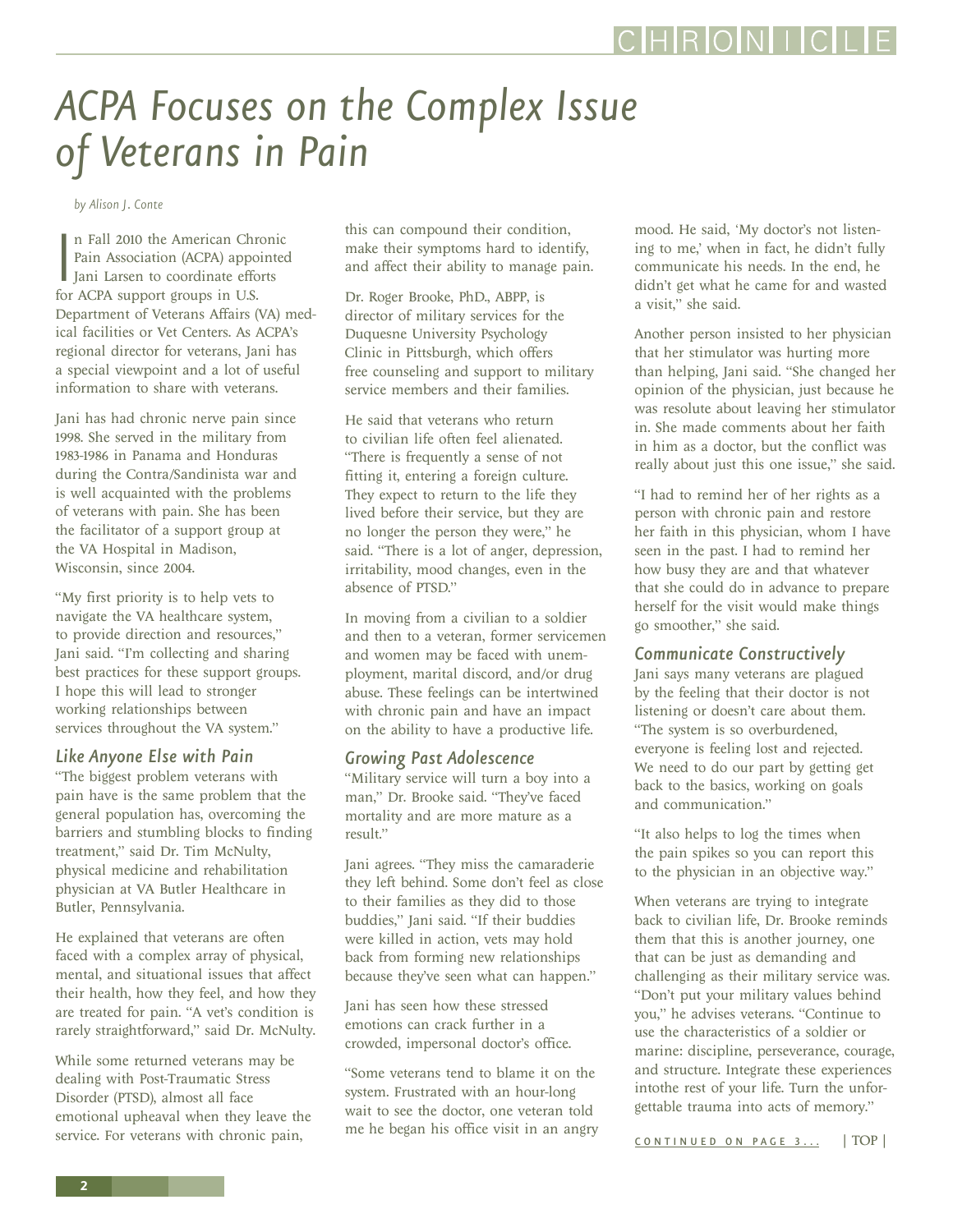<span id="page-2-0"></span>

### *For Veterans, Pain is Hard to Acknowledge*

All these readjustment factors can affect mental and physical health and exacerbate pain. Some veterans, particularly men, would rather ignore pain than see a doctor. Some feel like their pain is no big deal compared to a soldier they served with who is now missing a leg or died in battle.

"They may not ask for help. There is a taboo on asking for help, admitting pain. In the elite units especially, soldiers don't complain and minimize the pain they have," Dr. Brooke said.

"They are also commanded to look after their bodies, to keep this part of their 'weapon' healthy. But they also learn to 'suck it up' and ignore pain and injury if they have to," he said.

When veterans do seek help, their training can help them take an active role in their pain treatment. "Soldiers have control over their lives and are responsible for themselves and their buddies. This attitude is one that can translate into being a responsible member of the health care team," Dr. Brooke said.

### *Support Groups Offer Understanding*

The shared experience of combat results in veterans being a closely knit group, loyal and supportive to each other.

According to Jani, ACPA support groups work because many veterans will listen to and believe other veterans more readily than they will their doctors.

"Vets communicate in their own language, their own shorthand. Even if they fought in different wars, through different branches, they've been through similar things," she added.

The Madison group has had up to eight members, mostly drawn from the patients at the pain clinic. "The chance to interact with other veterans is a key draw. They are missing the camaraderie of service and these other vets understand what they are going through," she said.

"They are direct about their goals and needs. They want to know why they have the pain and get help to get rid of it. They want their life back, so we go through the steps from patient to person," Jani said.

Because the support group meetings are held at the VA hospital, Jani can ask physical therapists or occupational therapists to attend and talk about posture or demonstrate assistive devices.

But it is hard for veterans with pain elsewhere in Wisconsin to get to Madison. Some disabled veterans are homebound and paid reimbursement is available for transportation for medical treatment, not for support groups.

The ACPA is investigating video and Internet options to connect with clinics elsewhere in the state.

Vietnam era veterans, now in their 50s and 60s, are more likely to seek personal interaction, according to Jani. This socialization is important for people with pain, but Iran and Afghanistan veterans aren't joining the VFW. "They socialize through the Internet, like others of their generation. So we will work to reach them there." Jani said.

### *Getting Connected with VA Services*

Jani Larsen works with her support group members to help them understand the VA system. "It depends on what your service-connected disability is and the level of care you need. The first step is getting your disability reviewed so you can get a diagnosis and begin treatment," said Jani.

Older veterans who have lived with minor pain for a long time may not easily admit that their pain is worse and impairing their ability to function. "We work to send the message that it is important to talk about your pain and let us help you treat it," Dr. McNulty said.

*Team of Specialists Plan Treatment* At VA Butler, like most VA facilities, the diagnosis begins with an extensive evaluation. "Everyone who comes in is asked if they have pain," McNulty said, explaining that the VA regards pain as the fifth vital sign, which, along with blood pressure, pulse, respiratory rate, and temperature, can give an indication of health status. "We are prepared to acknowledge, without question, that a person has pain. If pain is a problem to you, we will work with you to help," said Dr. McNulty.

[CONTINUED ON PAGE 4 ...](#page-3-0) [| TOP |](#page-0-0)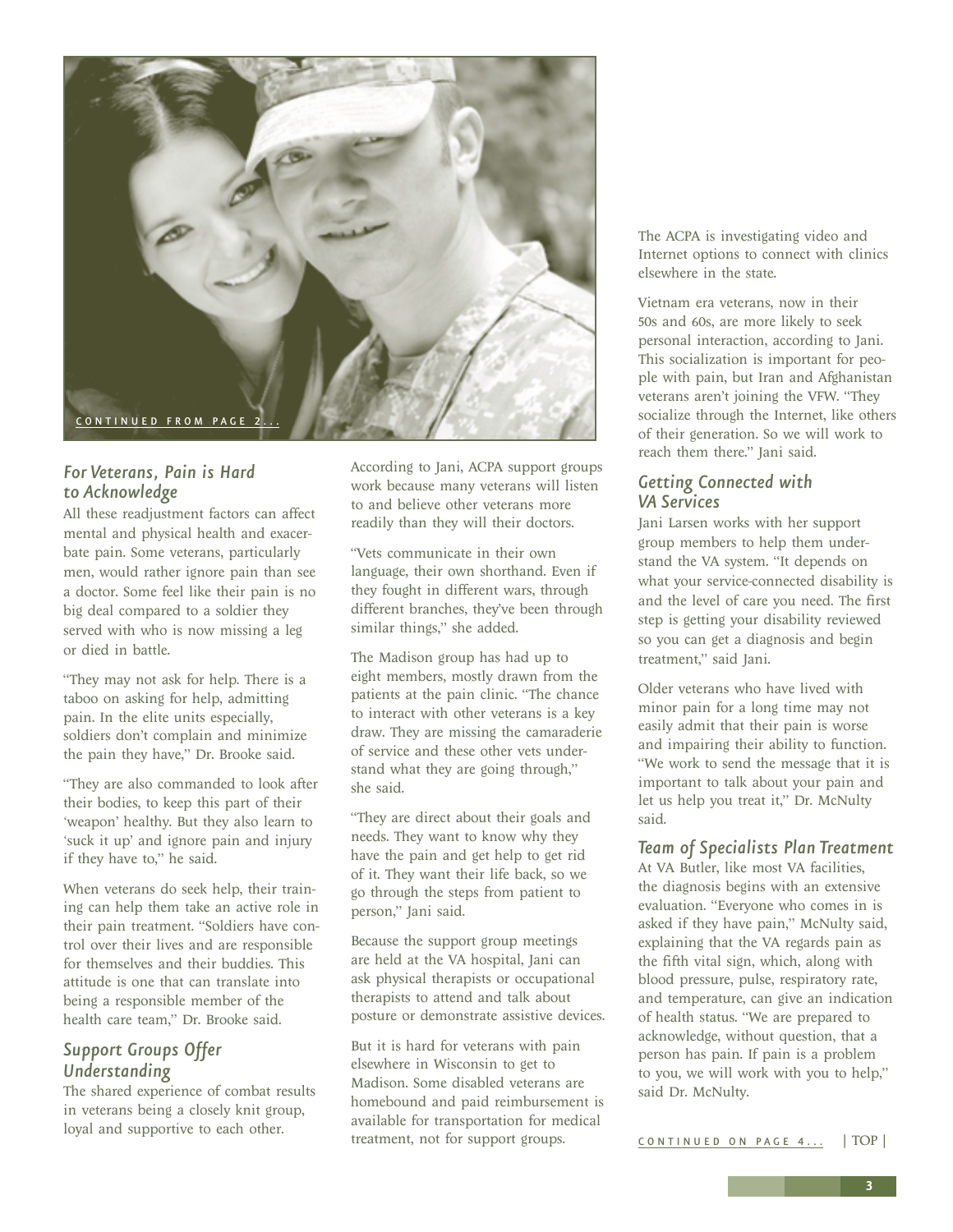### CHRONIC

### <span id="page-3-0"></span>*ACPA Focuses on the Complex Issue of Veterans in Pain*  [CONTINUED FROM PAGE 3 ...](#page-2-0)

An interdisciplinary team of nurses and doctors could include a psychologist, speech therapist, physiatrist, audiologist, social workers, vocational rehabilitation counselors, and other specialists as needed. The team discusses each person's condition and plans a course of treatment. The veteran with pain will participate in his or her care and follow an integrated course of treatment.

Though each individual charts his or her own course, treatment often involves physical and occupational therapy, medication, bracing, exercise, and injections. Some are referred to a more specialized pain clinic at the VA Pittsburgh Healthcare System.

Veterans can also attend a VA Butler Chronic Pain School, every Thursday afternoon. "These sessions give us more time to explain issues at length, time for real education," said Dr. McNulty.

Chronic Pain School classes might feature a physical therapist talking about home exercise, a behavioral health therapist discussing coping skills and adaptive measures, an occupational therapist on joint protection, energy conversation and adaptive mechanics, and a pharmacist reviewing the proper use of medications.

The VA also offers a back conditioning school over 12 weeks to increase flexibility and core strength, minimize back pain, and prevent reoccurrences. Both "schools" are free to veterans.

"At the VA, veterans need to understand that they aren't the physician's only concern that day. So many people flood the system, it's difficult to respond to each individual. You need to make sure your care doesn't fall through the cracks," Jani said.

**The U.S. Department of Veterans Affairs (VA) provides benefits for men and women, spouses, children, widowers, and widows, including disability benefits, education, training, vocational rehabilitation, employment, insurance, loans, and medical treatment. About 5.5 million veterans receive care each year at more than 1,400 hospitals, outpatient clinics, community living centers, domiciliary care, or readjustment counseling centers. Veterans who have chronic pain can take advantage of these medical and wellness benefits at low or no cost, whether or not their pain is related to combat.** 

**Dr. Timothy McNulty is a physical medicine and rehabilitation physician at VA Butler Healthcare. He is a member of VA Butler Healthcare's committee on pain management, working to help identify and and treat veterans with chronic pain.** 

**A graduate of the University of Pittsburgh School of Medicine, he did his residency at SUNY Buffalo Affiliated Hospitals.** 

**Roger Brooke, Ph.D., ABCP, is a graduate of the Universities of Cape Town and Witwatersrand (Johannesburg), and received his Ph.D. from Rhodes University, Grahamstown. Since 1994 he has been a professor of psychology and director of clinical training at Duquesne University. He is board certified with the American Board of Clinical Psychology, and in 2005 he was elected to the board of directors of the American Academy of Clinical Psychology. His clinical interests include psychotherapy, geropsychology, trauma (especially soldiers' trauma) and psychological assessment, including neuropsychology.**

[| TOP |](#page-0-0)

### **Veterans' Resources**

Veterans can locate the pain services within the system and find out more about pain management through VHA Pain Management at **<www.va.gov/painmanagement>**. There you can join a mailing list to receive updates about pain management or review research papers, VHA directives, and safety alerts.

The My HealtheVet website at **<www.myhealth.va.gov>** provides wellness information, and a personalized health record that empowers veterans to become informed partners in their health care.

You can also review the VA/DoD Management of Post-Operative Pain Clinical Practice Guideline to assist people and their clinicians in the assessment and management of their pain. **[www.healthquality.va.gov/Post\\_Operative\\_Pain\\_](www.healthquality.va.gov/Post_Operative_Pain_Management_POP.asp) Management\_POP.asp**

Other Sites of Possible Interest:

Veterans Health Administration (VHA): **<www1.va.gov.health/index.asp>**

- Veterans Benefits Administration (VBA): **<www.vba.va.gov>**
- Vet Centers: **<www.vetcenter.va.gov>**
- VA Health Care Benefits/Information for Patients: **<www1.va.gov/health/index.asp>**
- VA Health Care Eligibility and Enrollment: **<www.va.gov/healtheligibility/>**

Federal Benefits for Veterans, Dependents and Survivors: **[www1.va.gov/OPA/vadocs/current\\_benefits.asp](www1.va.gov/OPA/vadocs/current_benefits.asp)**

- Environmental Agents Services (Service-Related Environmental Issues): **<www.va.gov/environagents>**
- Compensation and Pension Benefits: **<www.vba.va.gov/bln/21/index.htm>**
- Returning Service Members Operation Enduring Freedom/Operation Iraqi Freedom (OEF/OIF):
- **<www.oefoif.va.gov and www.seamlesstransition.va.gov>**

Center for Women Veterans: **<www1.va.gov/womenvet/>**

Women Veterans Health Care (Office of Public Health and Environmental Hazards): **<www.publichealth.va.gov/womenshealth>**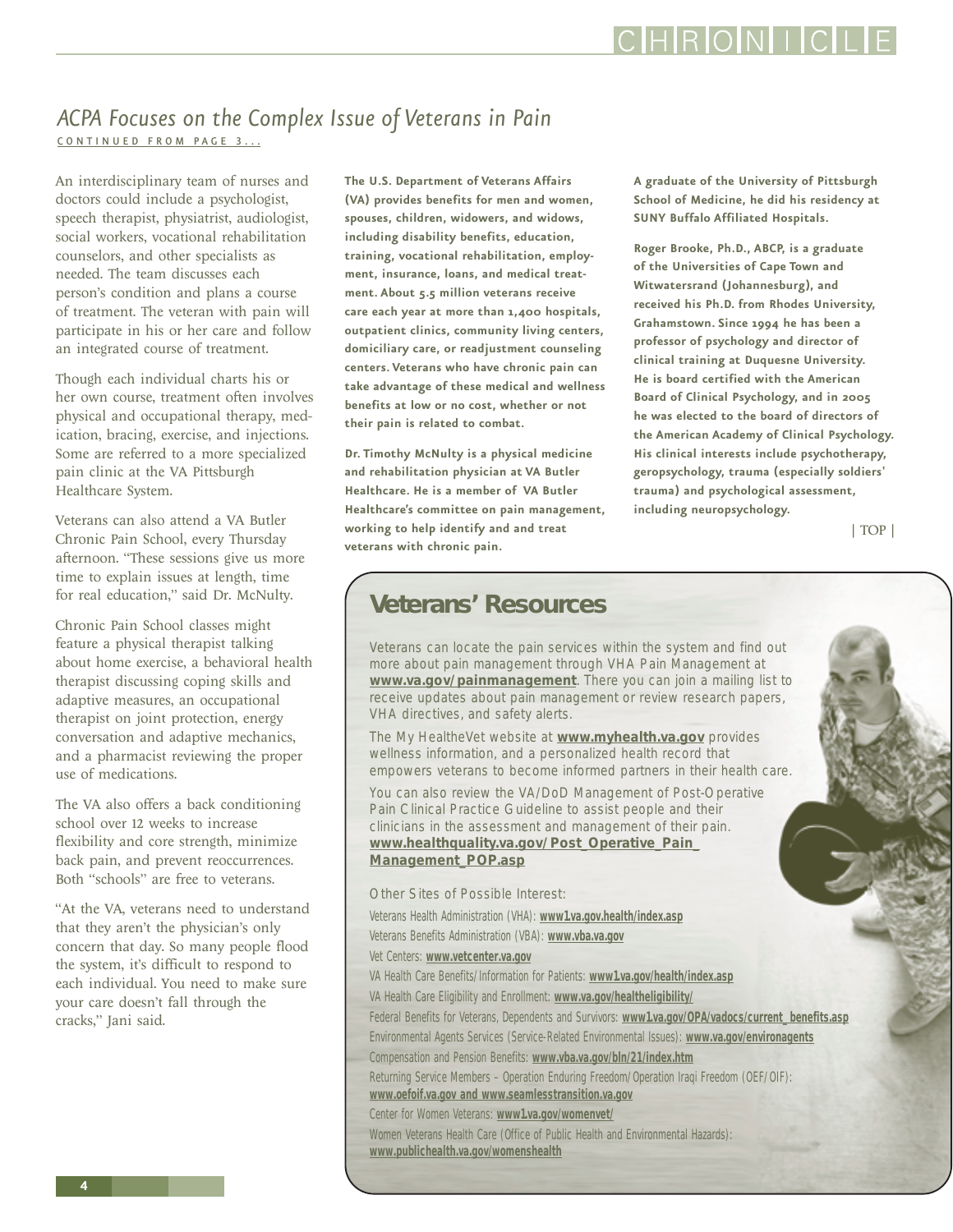# <span id="page-4-0"></span>*Veterans Benefit from Peer Support*

*by Erin Kelly*

**Veterans of the U.S. Armed Forces**<br>have access to a vast network of<br>Health Administration, which is part have access to a vast network of medical care through the Veterans of Veterans Affairs (VA). But it was only recently that the VA opened its doors to peer support groups like those the ACPA maintains. For military people it's sometimes easiest to find peers among fellow vets.

John Yeoman, a veteran and ACPA facilitator in Seattle, Washington, says that veterans often have a different perspective on pain than non-veterans do. "In the military, pain is seen as a normal thing," he explains. "In training, it's 'no pain no gain'" he says. "Pain keeps you safe and lets you know you're alive. You're thankful for it."



### *In the service, there's a certain level of honor in pain.*

When Yeoman was injured on duty and developed chronic pain, his training told him to ignore it instead of trying to do less. "I wasn't prepared to take care of myself and let myself heal," he says. Yeoman also says that pain can be like a battle scar, something to be proud of. "There's a certain level of honor in pain."

Yeoman has worked with both civilian and veterans' ACPA groups since he got involved with the ACPA in the late 1990s, and says that military people seem to suffer a more drastic loss of identity if they become disabled.

"In the military, people are built up to feel like they're Superman," he says, noting that a sense of competence and self-reliance is essential to their jobs. "Then the next day they can't even walk because they've lost a leg or have a body full of shrapnel. The ego comes crashing down—it's very hard to watch."

### *Veterans are Motivated to Overcome Disabilities*

Moving from military service to civilian life can be difficult for anyone, but it's even more challenging for veterans who leave active duty because of a disability. "We have people who are actually the best in the world at what they do and then they suddenly find themselves in the civilian world facing challenges to basic abilities—having trouble climbing steps, or driving a car, or providing for their families," Yeoman says.

But military training also equips veterans to take charge of their health and become their own advocates. "The determination and motivation level of veterans is just extraordinary," says Yeoman. "Their knowledge and training

gives them the ability to overcome adversity." Anyone who's been through basic training is familiar with hard exercise and understands its benefits a plus when trying to stick to a physical therapy routine. "Some problems aren't solved by a pill," Yeoman says. "We're willing to do the work."

Yeoman says that veterans need to reconnect with the high self-esteem they had as active servicemembers in order to become their own advocates. "If they can find that self-confidence again, and find their voices, they become better able to take charge of their health," he says.

Even if a recovering ego means more friction with doctors, "it means they have a healthy fight in them," he adds. "When you reconnect with your self worth, regardless of your current physical ability, it makes you less vulnerable to depression, anxiety, frustration, and anger."

### *Young and Old Have Common Needs*

The people Yeoman works with in his VA-based and civilian groups are diverse in their ages and experiences. But recent military action has led to an increased number of combat-related injuries among relatively young people. Yeoman estimates he's been involved with about 15 groups; he currently facilitates one veterans' ACPA group and one civilian group. He is helping develop leaders for several new VA-based ACPA groups, and also teaches chronic pain advocacy at a local college.

Yeoman says that working with young veterans is rewarding because he can help make sure they have resources that he did not have when he left the Navy with chronic pain. "I'm doing things for people coming out of the military now that were never done for

CONTINUED ON PAGE 6... [| TOP |](#page-0-0)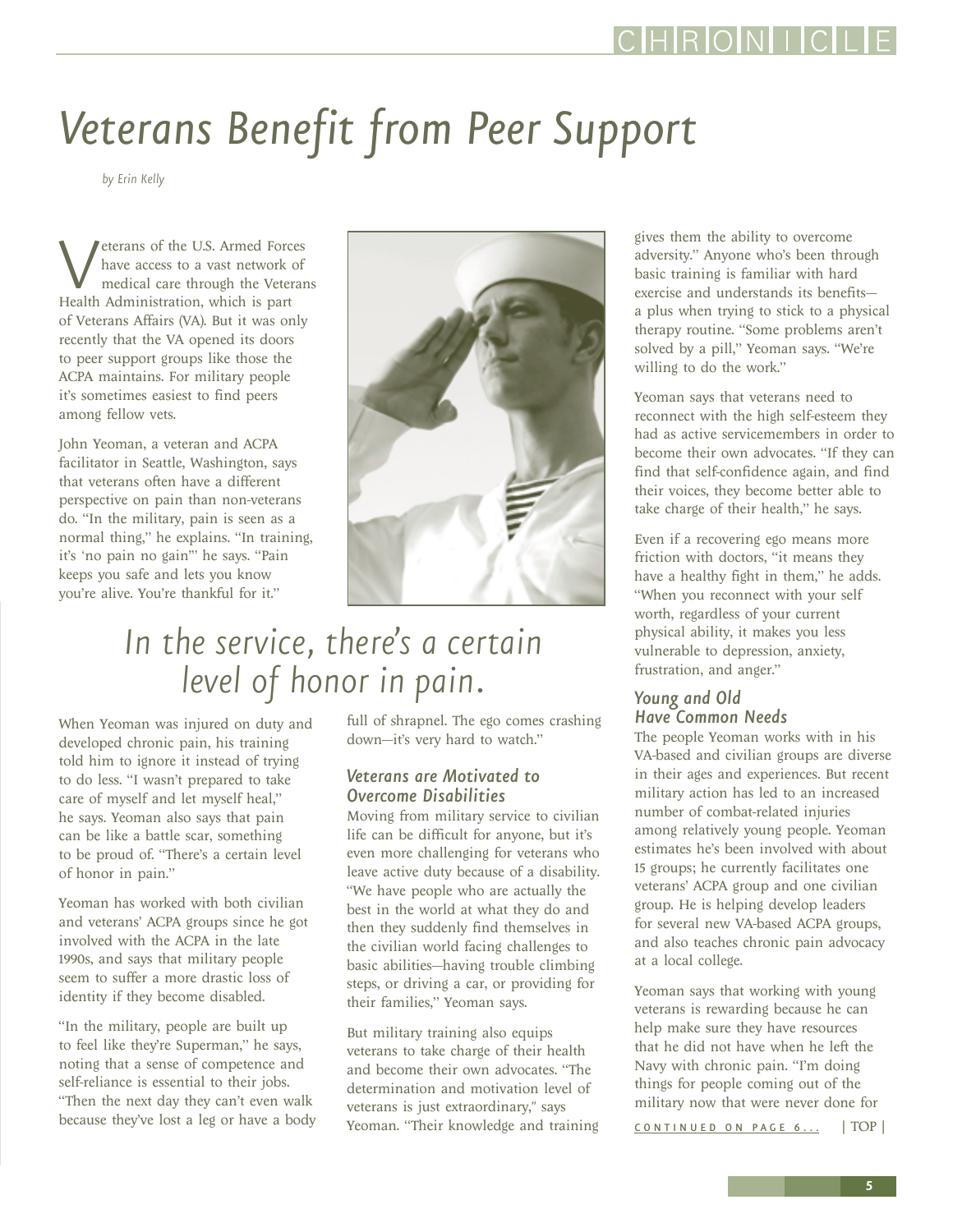### CHRONIC

### <span id="page-5-0"></span>*Veterans Benefit from Peer Support* [CONTINUED FROM PAGE 5 ...](#page-4-0)

me," explains Yeoman. "I don't want them to end up in the situation I was in."

Another veteran working to make sure others get the support they need is Roger Mai. Mai facilitates an ACPA group based in Milwaukee, Wisconsin that was the first ACPA group to be hosted at a VA facility and affiliated with the VA. He gives credit to Jill S. Klayman, Ph.D., a psychologist and pain specialist at the Zablocki VA Medical Center in Milwaukee. "Dr. Klayman is the reason we have ACPA groups in the VA," says Mai. "She started the group and after a few years she asked us to take over."

Mai is one of three facilitators for the group, together with Dave Bailey and Michael Hutchinson. "It works out well," Mai says. "Even if one or two of the facilitators has a problem and can't make it to the group, there's always one of us there." The facilitators and Dr. Klayman have done outreach presentations at health fairs and to a variety of organizations, and are currently working to establish a support group associated with Dryhootch, a veterans' support organization outside of the VA system.

Although Mai's group is based at the VA, it is independent from the medical system and follows ACPA rules about confidentiality. The same goes for veterans' ACPA groups in other cities. "When we're there, the door is shut and it's our group," explains Mai. "No doctors or therapists can come in unless we invite them, and what happens in that room stays in that room."

Still, Mai admits that they have access to some VA facilities that other groups might not have. "We've done Wii bowling as one of our activities," he says. They've also had presenters come in to teach exercises and yoga—even adapting the moves for people in wheelchairs.



a helicopter crash over Thailand during the Vietnam War. "Officially, we 'weren't there,'" Mai explains. Because the man's work wasn't part of an open record, the VA couldn't verify that he was injured on duty. It wasn't until the records were unsealed, decades later, that the veteran was able to receive VA benefits for problems related to that injury.

And veterans frequently have specialized information to help their peers navigate the VA benefits system. Mai says, "They need to understand what they're entitled to."

### *We're willing to do the work.*

Mai's diverse group includes several veterans who are dealing with long-term consequences of traumatic injuries they suffered decades ago. "Some of us are getting older and we never know what's going to happen tomorrow," he says. "If you get up in the morning and don't have any new problems, you call it good."

### *Impact of Injuries Changes Over Time*

Mai's chronic pain stems from injuries he suffered in the line of duty 45 years ago. "My other injuries were so massive that I didn't realize I'd also hurt my neck until I got older," he says. Over the years arthritis has developed in his stressed joints and lingering paralysis in one leg causes him to fall frequently. "All the problems I have now are somehow related to those original injuries," explains Mai. For people like him, he says "the impact of these injuries gets worse every year."

Like other ACPA groups, veterans' groups often find that frustration with the health care system is a common topic of conversation—but the problems are sometimes a bit different. Mai tells the story of a friend who was injured in Other frustrations are political. The turning point in Yeoman's life came when he and his family moved from Colorado to Washington state so that he could attend a multidisciplinary pain program at a Seattle VA health center—a program doesn't exist any more because of budget cuts.

"Don't get me wrong, we get some great health care, but some therapies that could make a big difference in people's lives can be cut because they lose funding," says Yeoman. He would love to see the military and the VA expand access to peer support groups and provide more counseling for veterans' families. "We could keep people healthier by supporting the whole family," he says.

For now, both Yeoman and Mai are hopeful that their work—and the work of others like them—will bring much needed support to veterans of all ages and experiences. "I was really encouraged when I was invited to Pittsburgh for an ACPA facilitator training meeting and learned that there are lots of new VA groups starting up," says Mai. "People need a place where they can go and just air things out with fellow veterans. That's one thing we all have in common." [| TOP |](#page-0-0)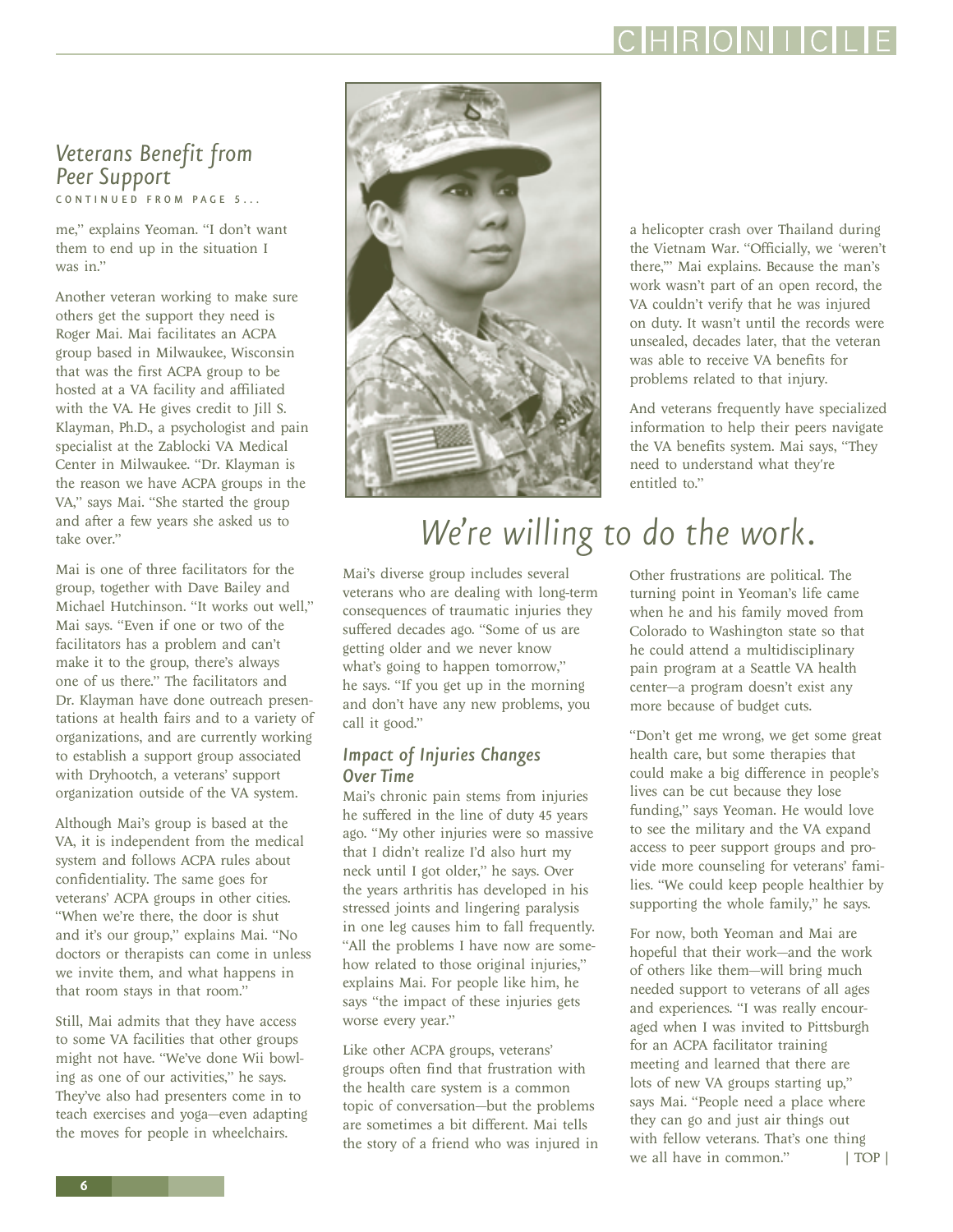<span id="page-6-0"></span>

# *Resources for Veterans: What to Expect When Filing Your Claim*

*by Jani Larsen*

always suggest to the veterans in my ACPA support grou<br>that they do a little research before they file a claim for<br>disability. By doing so, you may help your claim be<br>processed quicker and you can estimate chances of getti always suggest to the veterans in my ACPA support groups that they do a little research before they file a claim for disability. By doing so, you may help your claim be disability benefits based on the results that others with your condition(s) achieved.

Look at other claims as guidelines to learn the process. See if they may have mentioned something you did not consider. Do not copy anyone else's claim as your own! That would be unethical. Do not mention your research or findings specifically when you write your claim as that would be confusing to the reviewer.

Here are some online resources that can help you understand the claims process.

- 1. Start researching your claim here: <http://www.index.va.gov/search/va/bva.html>
- 2. Understanding the disability claims process: <http://www.vba.va.gov/bln/21/Topics/claims.htm>
- 3. Find a service organization to assist you with your claim: <http://www1.va.gov/vso/>
- 4. File an application online: <http://vabenefits.vba.va.gov/vonapp/main.asp>
- 5. Appealing VA Disability process: <http://helpdesk.vetsfirst.org/index.php?pg=kb.printer.friendly&id=9>
- 6. Disability Claims Criteria: [http://www.vfvc.net/pages/va\\_disability\\_rating\\_criteria.htm](http://www.vfvc.net/pages/va_disability_rating_criteria.htm)

### *What the VA Does After It Receives Your Claim*

After the VA receives your Application for Compensation, it sends you a letter. The letter explains what the VA needs in order to help grant your claim. It states how the VA assists in getting records to support your claim. The letter may include forms for you to complete, such as medical releases. They help the VA obtain pertinent medical records from your doctor or hospital. You should try to complete and return all forms the VA sends within a month. Your claim can often be processed more quickly if you send a copy of your own medical records. This letter is often referred to as the Duty to Assist letter. (This information is from <www.hadit.com>.)

### *What Records the VA Obtains to Support Your Claim*

The VA then attempts to get all the records relevant to your claimed medical conditions from the military, private hospitals or doctors, or any other place you tell them. The person who decides your claim (called a Rating Veterans Service Representative) may order a medical examination. This is

referred to as a compensation and pension exam. This examination is free of charge. It is extremely important that you report for your examination at the scheduled time to avoid delaying your claim.

### *Be Actively Involved With Your Claim*

*No one else has as much interest in the outcome of your claim as you do.* You are dealing with the government and even though recent changes in law favoring the veteran have been enacted (VCAA), it is still up to you to provide supportive evidence for your claim and become familiar with the rules and regulations the VA plays by.

### *More Tips For Veterans on Filing Claims*

- 1. Get competent representation. You do not have to stick with one Veterans Service Officer. Find one you feel comfortable with and work with him or her.
- 2. Request copies of your military service files, including medical and personnel (SF-180). Send another request for your awards and decorations and, lastly, if you need your DD-214 send another SF-180. ([http://www.archives.gov/st-louis/](http://www.archives.gov/st-louis/military-personnel/standard-form-180.html) [military-personnel/standard-form-180.html](http://www.archives.gov/st-louis/military-personnel/standard-form-180.html))
- 3. Request copies of medical files from private physicians (under the Freedom of Information Act).
- 4. Request a copy of your unit's history and lineage from your area's archive (SF-180).
- 5. Make a log of all information mailed to or from you. Be sure to log the date you received letters or attach the envelope with a postmark to your document and keep copies of *everything*.
- 6. If you are working with a Veteran's Service Officer (highly suggested), send everything through him or her. You will have another link to information if you lose anything. They will also double check your information for things that may not belong or suggest things to add.
- 7. <http://www.hadit.com> has a discussion forum, which is very active; use it as a way to communicate with others who are going through this process.
- 8. Follow all the guidelines and read *everything* on your documents and websites. If you have information on a hard disk, please be sure to back it up.

*Welcome home! Thank you for your service.*

**Jani Larsen is the National Veterans Coordinator for the American Chronic Pain Association. Facilitators and prospective group members should contact Jani through ACPA headquarters at 1-800-533-3231 or [ACPA@pacbell.net.](mailto:ACPA@pacbell.net)**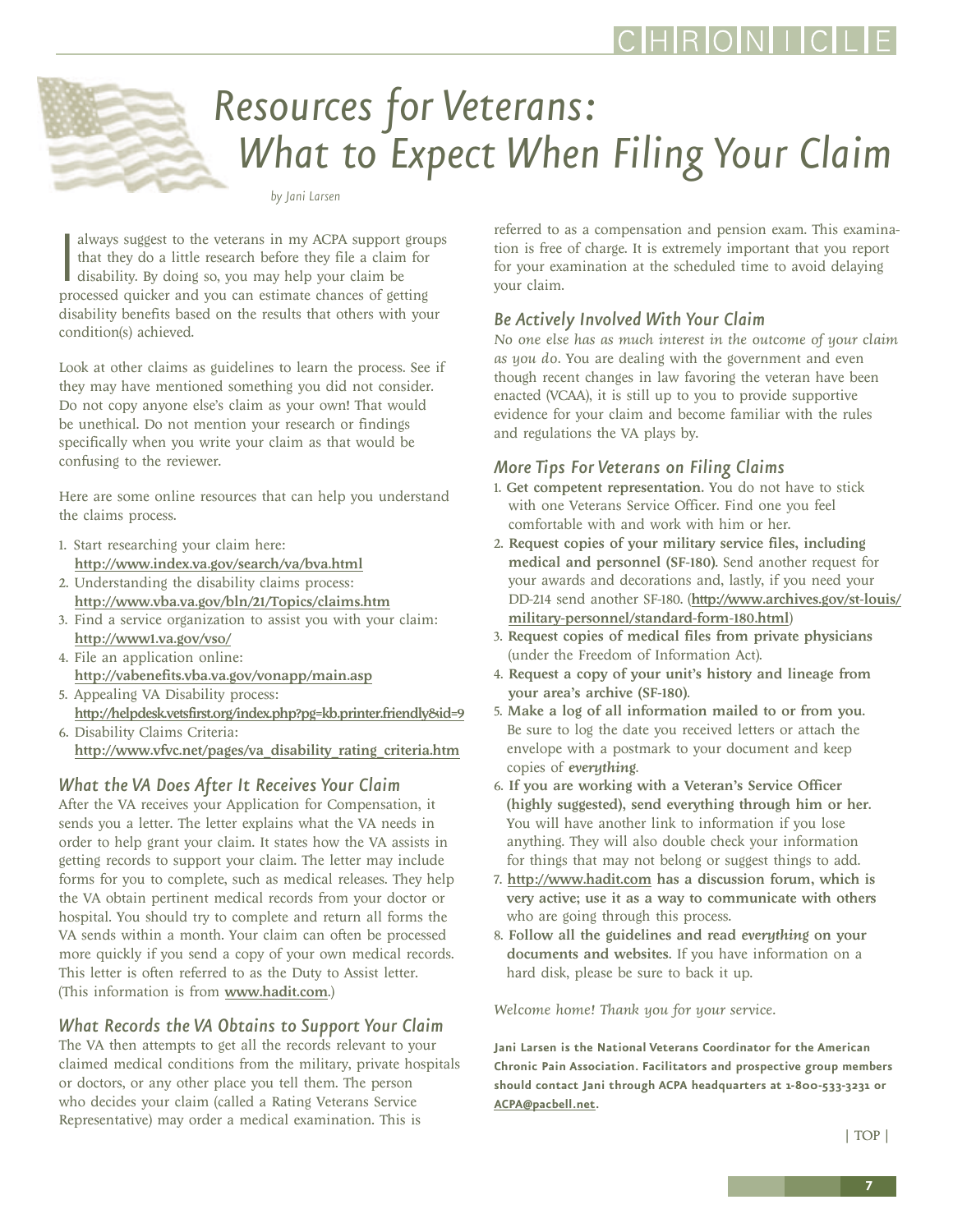## <span id="page-7-0"></span>*ACPA in Partnership to Raise Awareness about Prescription Medicine Abuse*

*by Alison Conte, Chronicle Editor*

S ix million Americans abuse prescription drugs, more than the number of people who abuse cocaine, hallucinogens, ecstasy, inhalants, or heroin combined.

The problem of prescription drug abuse surpassing the use of most illegal "street drugs" is worrisome to people who have a legitimate need for pain medications, and is the focus of a new educational campaign involving the ACPA.

*When Good Medicines Become Bad Drugs<sup>SM</sup>* is an effort to share information about prescription medication abuse through educational tools in pharmacies and online at <www.GoodMedicinesBadDrugs.com>.

The American Chronic Pain Association has partnered with Cephalon, Inc. and the American Pharmacists Association (APhA) to encourage the safe use of prescription pain medicines. The centerpiece of the campaign is the ACPA Pharmacist CARE card, a graphics-based tool to support pharmacist-client communications.

"Pharmacists play a key role in educating the public about prescription medicines, and the expansion of this program provides hands-on resources to support those conversations with the goal of reducing prescription pain medicine abuse," said Dr. Lesley Russell, chief medical officer at Cephalon.

### *Medication Knowledge Vital*

"People with pain deserve appropriate treatment for their conditions, including prescription pain medicines, but one of our goals as an organization is to help people learn how to use them safely and correctly," said Penney Cowan, executive director of ACPA. "We provide people with easy-to-understand information on prescription medicines, including how they should be taken and what things should be avoided, as well as safe storage and disposal."

"This knowledge can be the difference between getting better and ending up sicker, even becoming a fatality," said Penney. "That is why the CARE card's easy-to-understand pictures are so helpful. It can also be a great aid to anyone who doesn't read well, or speak the same language as their pharmacist."

According to the U.S. Drug Enforcement Administration (DEA), the opioid pain relievers that people with pain need to function—such as morphine, oxycodone, and fentanyl—are the most commonly abused prescription pain medicines. Since these drugs are regulated by the FDA and prescribed by a doctor, people may think that they are a safer way to get high than heroin or cocaine. But if used by others in a way that is not recommended, they can cause illness and death.

### *Why You Should Care*

Legitimate prescription drug users can be unintended suppliers to drug abusers.

"Seventy percent of people who abuse prescription drugs get them from a friend or family member," said pharmacist Janet Engle. "People need to understand that they may inadvertently help drug abusers."

Janet Engle, Pharm. D., Ph.D. (Hon), FAPhA is executive associate dean and professor and head, Department of Pharmacy Practice, at the University of Illinois at Chicago College of Pharmacy.

"Offering your pills to a friend who is in pain is drug misuse," Dr. Engle said. "By giving them drugs to relieve their pain, you may be masking an injury and delaying a necessary visit to the doctor."

Taking any drug that is not specifically supplied for you, at the right time, in the right dose, is drug misuse, and can result in a dangerous drug interaction or overdose.

One of the current issues that Dr. Engle and her colleagues are discussing is double dosing of acetaminophen (Tylenol), which is also an ingredient in Vicodin and can cause liver failure if you take too much.

If drug abuse continues to increase, federal regulators may respond to these crimes by making it more complicated to fill prescriptions, requiring more red tape, raising prices, and restricting access for legitimate users to fewer pharmacies.

"Prescription medicine abuse is a growing concern in our country, so we need to use every available channel to communicate about safe use. As pharmacists, we promote public understanding of risks and benefits of prescription medications," said Thomas E. Menighan, BSPharm, MBA, SCD, executive vice president and CEO of the American Pharmacists Association.

"You have a chance to consult a pharmacist whenever you get a new prescription. Pharmacists are the experts when it comes to drugs and have a broad range of knowledge," Dr. Engle said. "A pharmacist will consider how the prescription will interact with over-the-counter drugs, vitamins, herbal remedies, even foods, drinks, and lifestyles."

Dr. Engle also suggested:

- ❋ Use caution when going to the drug store. Be aware of who is around you and speak quietly to your pharmacist.
- ❋ Don't talk about your medications in public, particularly if you carry them with you.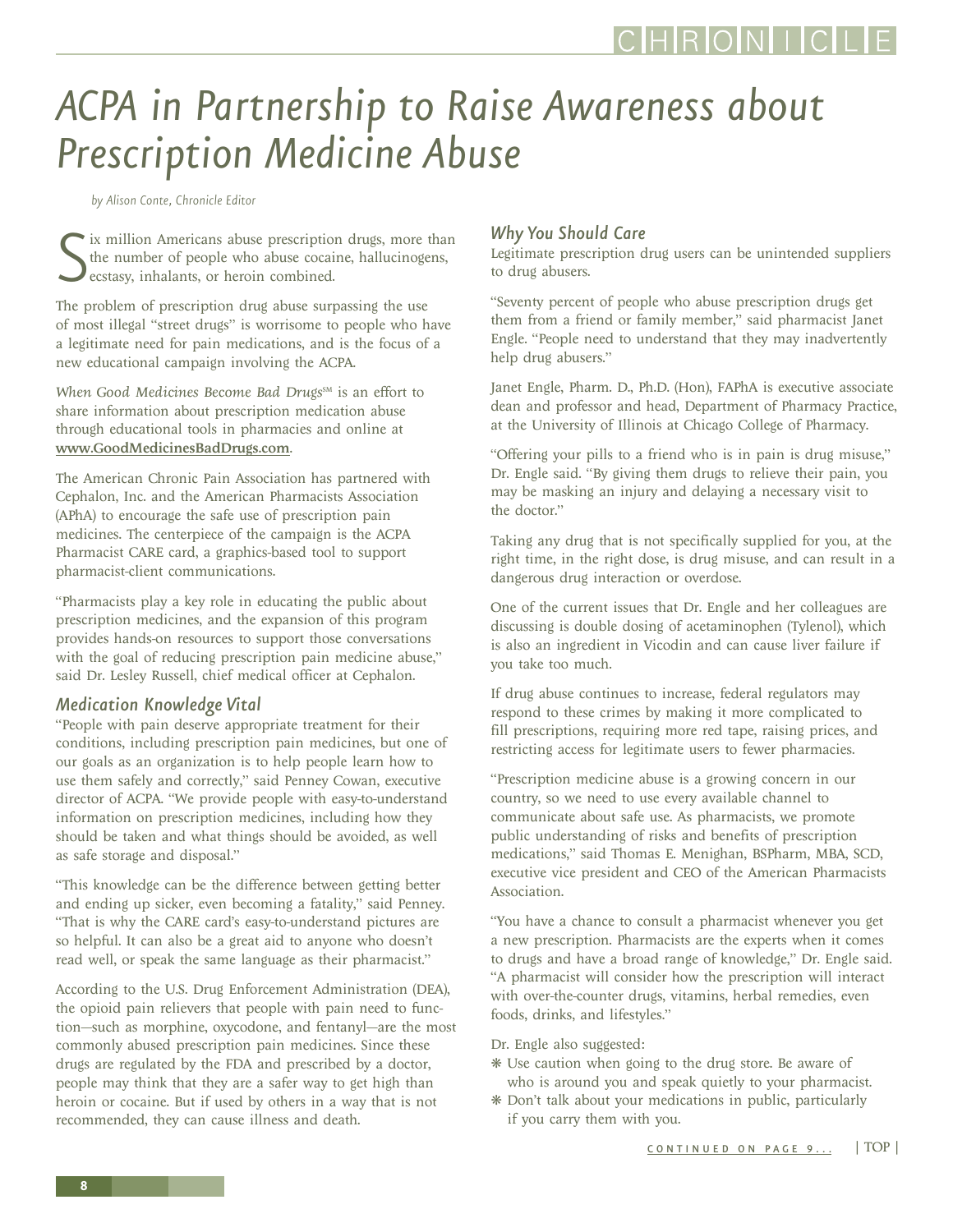<span id="page-8-0"></span>

- ❋ Dispose of drugs that are past their expiration date. They may be ineffective or dangerous.
- ❋ Always carry medications in their original containers, so they can be identified.
- ❋ Do not store them in a humid, bathroom medicine cabinet or the car's glove compartment. Consider a locked cabinet.
- ❋ Count your pills so you know if you are losing pills.
- ❋ Dispose of medications correctly, by mixing them with unappetizing materials, like cat litter or coffee grounds. Opioids should be flushed down the toilet.
- ❋ Always turn on the lights at night when getting medicines for yourself or your children, so you see what you are taking.

The website <www.GoodMedicinesBadDrugs.com> also has advice for you if you suspect someone you know is abusing drugs, what signs to look for, and how to deal with it.

**Cephalon is one of the world's fastest-growing biopharmaceutical companies and sells more than 150 products in nearly 100 countries. ([http://www.cephalon.com\)](http://www.cephalon.com)** 

**The [American Pharmacists Association,](http://www.pharmacist.com/) founded in 1852 as the American Pharmaceutical Association, represents more than 62,000 practicing pharmacists, pharmaceutical scientists, student pharmacists, pharmacy technicians, and others interested in advancing the profession.**

**See these back issues of** *The Chronicle* **online for more information about medication safety:**

*[REMS: Fighting Drug Abuse or Limiting Access](http://www.theacpa.org/uploads/documents/chronicle_ONLINE_june2010.pdf)***, June 2010** *[Psychological Addiction with Opioid Use](http://www.theacpa.org/uploads/documents/chronicle_march2010_ONLINE.pdf)***, March 2010** *[Avoiding Drug Interactions](http://www.theacpa.org/uploads/documents/chronicle_dec09_ONLINE_120909.pdf)***, December 2009** *[Proper Disposal of Prescription Drugs](http://www.theacpa.org/uploads/documents/chronicle_ONLINE_june09.pdf)***, June 2009** *[The Myths and Truths of Medication](http://www.theacpa.org/uploads/documents/chronicle_spring_09.pdf)***, March 2009** *[Your Role in Medications Safety](http://www.theacpa.org/uploads/documents/chronicle_winter_spring08_WEB_31108.pdf)***, Winter 2008**

[| TOP |](#page-0-0)

### *Lest we forget . . .*  CONTINUED FROM PAGE 1...

It is because of these calls that we have been working to do more for veterans. We now have a National Veterans Coordinator, Jani Larsen, herself a veteran, whose focus is to support veterans' groups and direct them to a wealth of resources. The ACPA will be adding more resources focused on the needs of veterans to our website. We will share stories from several veterans whose involvement in ACPA has let them journey from patient to person.

Recently, we have reached out to veterans in Seattle and Anchorage to help them establish and conduct ACPA group meetings. We know that peer support is vital, that it can offer strength from other people who understand the challenges that pain creates in everyday life. We need to communicate to all veterans that it is possible to live a good life, despite the pain. Achieving this lifestyle, taking the journey, requires a personal commitment, but it is easier when supported by fellow veterans who have been down the road before.

The ACPA will continue its efforts to help each veteran with pain move from a patient to a person. We hope that you will enjoy this issue. It comes with our heart-felt thanks to each one of you.

[| TOP |](#page-0-0)

### *Memorial* Stephen Sibley

*Stephen Sibley, facilitator in Santa Cruz, California, died October 29 in a terrible automobile accident. We will always remember Steve and his compassion.*

*Born in 1947, Stephen Sibley moved to the Bay Area with his family, including two sisters, at age 11. Stephen and his brother Bob attended Saratoga High School and often surfed at Four Mile Beach and Pleasure Point when they were teens.*

*Steve started a support group with the American Chronic Pain Association in April of 1994. Steve suffered daily with chronic pain for many years. When he found the ACPA he was compelled to start a group to help others begin to have a better quality of life.* 

*Steve was a very active leader in his community. His gift was empathy with people who suffered chronic pain. An extremely intelligent man, Steve once worked for Lockheed Space Program in Sunnyvale, CA with high security clearances. He volunteered with many organizations around Santa Cruz, not just ACPA, sharing his compassion with all.*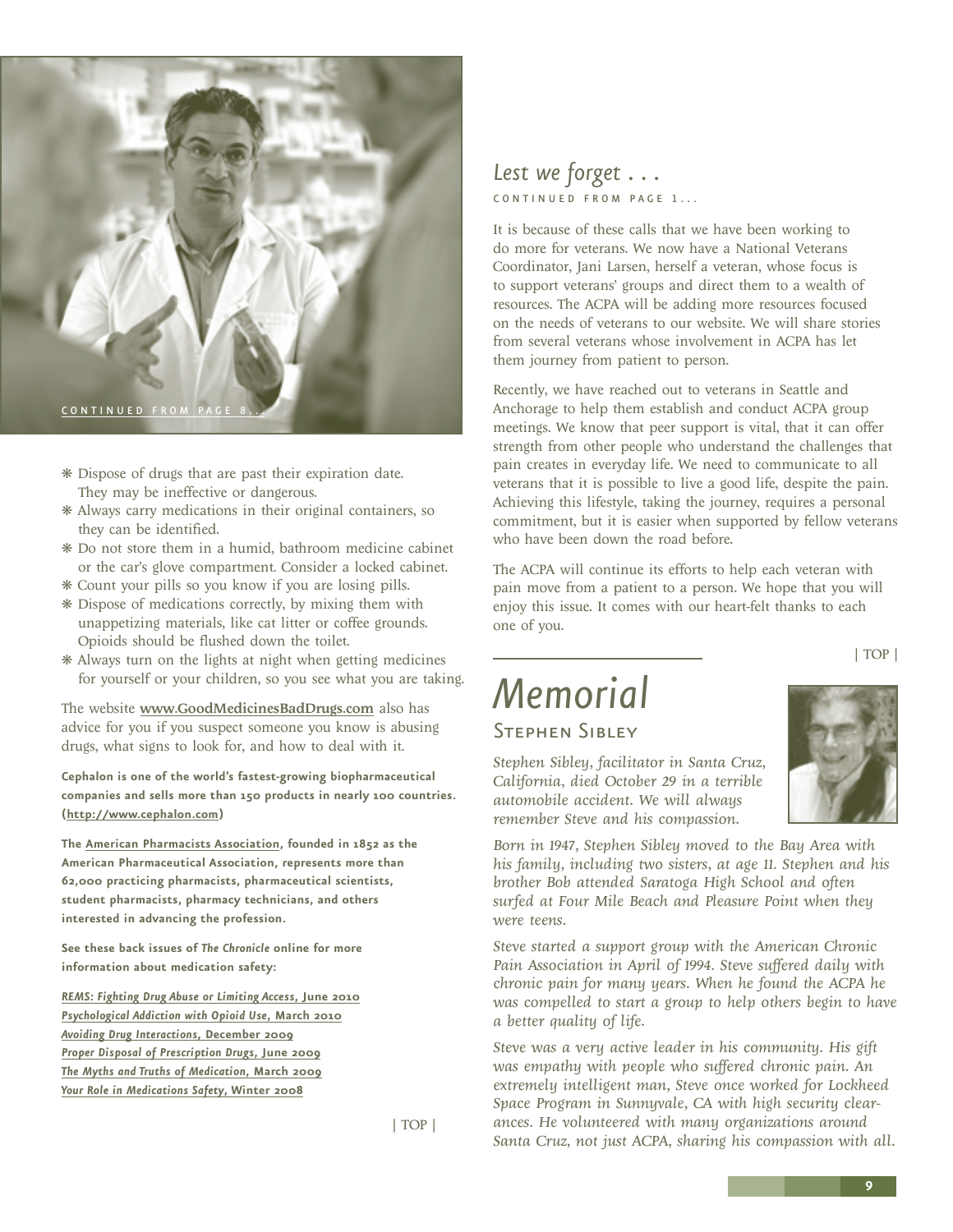# <span id="page-9-0"></span>*Advance Planning Can Ease Holiday Travel*

*by Linda Winkler Garvin, R.N., M.S.N*

Traveling over the holidays can be stressful for any with tight security and the large number of traveles going to visit family and friends. It is important free people who are on a medication regimen or managing raveling over the holidays can be stressful for anyone, with tight security and the large number of travelers going to visit family and friends. It is important for chronic pain to proactively plan for a satisfying trip and to be prepared in case things go awry.

### *Before Your Trip*

Many people rush around getting ready for their trip only a couple of days beforehand. It is much better to give yourself extra time and begin packing well in advance, so you can maintain your normal routine.

Also, make sure you maintain healthy habits at least four weeks prior to your trip. Keep yourself in good shape by eating fruits and vegetables, avoiding overly processed and high-sugar foods, getting exercise, and sleeping seven to eight hours per night.

If you are traveling with another person sit down with your travel companion and make sure they understand how many activities and tours you can do in a day without overdoing it. Are they able to give you time to rest, turn in early, stop and eat, or change plans so you can manage your pain? Come to an agreement on your strategy: will they proceed without you or wait until you are able to resume activities?

### *Be Prepared*

Your "Preparedness Bag" is similar to a first aid bag and should be part of your carry-on luggage. Never let this bag out of your sight. It should contain:

- ❋ Phone numbers and emails of friends, neighbors, medical providers, and emergency contacts.
- ❋ Cell phone (international cell if going out of the country), paper, and pen. This phone can be saved, if you desire, for emergencies or to decrease costs.
- ❋ Prescription medication you take on a daily basis, along with multivitamins, and vitamin C. Consider bringing over-the-counter medicines for problems with digestion, diarrhea, pain, allergies, and motion sickness, as well as antibiotic ointment and band aids. Don't forget insect repellent, sunscreen, and hydrocortisone ointment for insect bites if these apply in your destination.
- ❋ All medications including prescription and non-prescription in their original containers.
- ❋ An extra pair of glasses, hearing aids, and batteries. Take syringes if needed for diabetes management.
- ❋ Hand sanitizing solutions or individual sanitary towelettes (containing at least 60% alcohol) that are very handy before eating and for wiping the surfaces in airplanes, cars, and in bathrooms.

### *Identification Card*

You should also carry basic health information on a card that others can find should you become sick and are unable to remember or communicate.

- ❋ Your name, address, and birth date
- ❋ Insurance information
- ❋ Blood type
- ❋ Drug and other allergies
- ❋ Medications you take
- ❋ Primary medical problems including any medical events, surgeries, or hospitalizations that could be significant if you're injured or sick.

You can record this information on the ACPA MedCard, which is free to members or available for purchase on the ACPA website. It is also printed in the Winter 2006 ACPA *Chronicle*.

### *On a Plane, Train, Bus, or Car*

Airline delays and traffic incidents can cause you to miss scheduled meal times. Stay energized by bringing peeled, prepared snacks of fruits and vegetables like bananas, grapes, apples, pears, peaches, plums, baby carrots, or snap peas. Put some good-tasting cereal, nuts, and raisins in a sandwich bag. Try to stay very hydrated by drinking bottled water.

If driving, stretch your legs every one to two hours by pulling over at a rest stop and walking around. On a plane, stand up at your seat or walk in the aisle if you can. If you must remain seated, you can stretch your legs by extending your legs and flexing and pointing your toes about six times on each side.

To help prevent blood clots, don't wear tight clothing (especially around your legs and calves), since this can impede your circulation. If you have specific health concerns, ask your doctor what he or she recommends to prevent blood clots.

### *Conserve Your Energy*

Avoid carrying and pulling heavy baggage through the airport. Check most of your bags and carry only what you will absolutely need during your flight, including your preparedness bag. If your medical condition requires it, you can contact the airline ahead of time and request a bulkhead aisle seat (the first seat in coach) for extra leg room.

For efficient, energy saving travel, try to get a non-stop flight. Get your ticket and boarding pass ahead of time.

To minimize the amount of walking in the airport, request a wheelchair (even if you normally do not use one). Let them know if an attendant is needed to push it. This will help you save your strength and prevent pain flare-ups. This is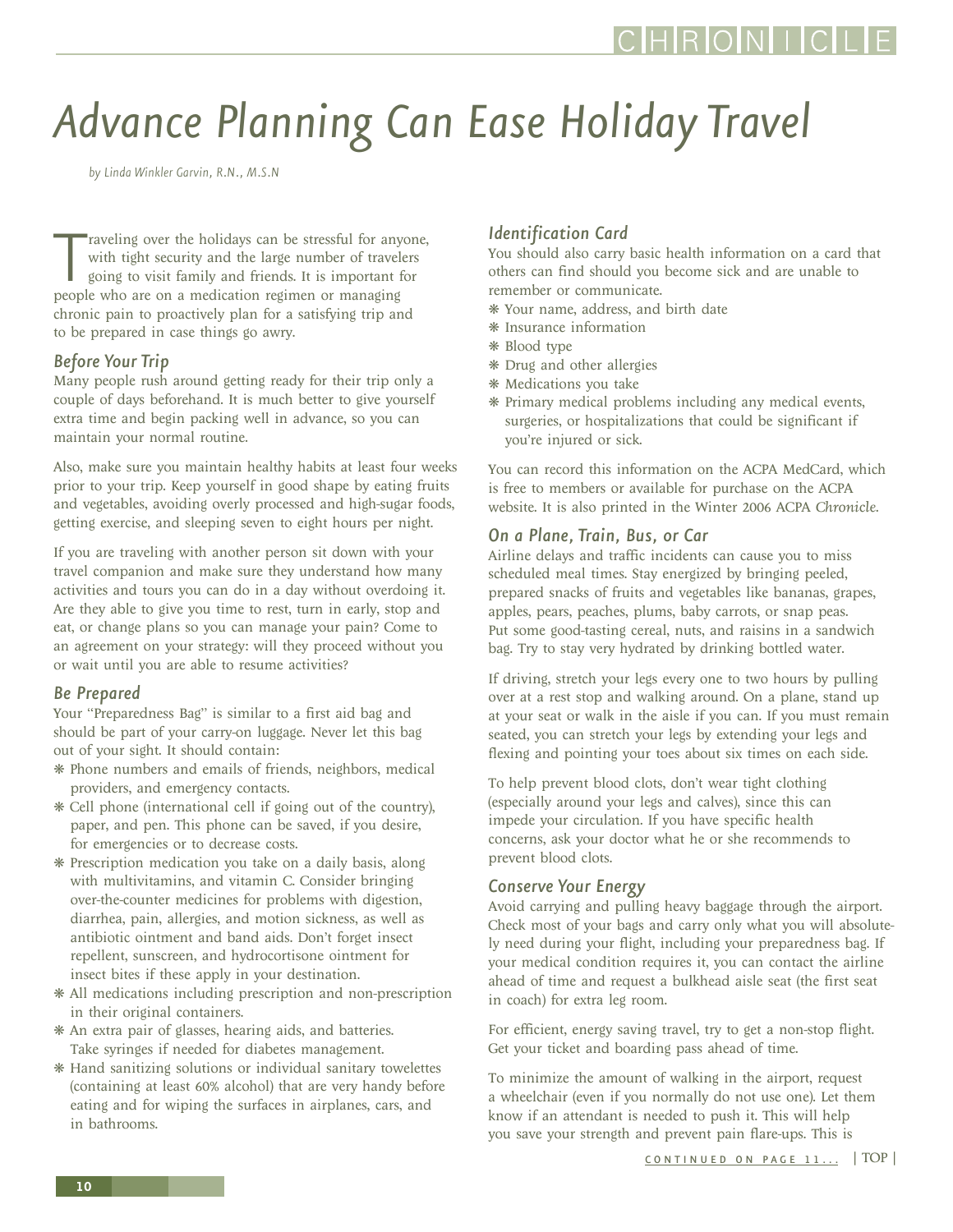<span id="page-10-0"></span>*The best of holidays to you and yours from all of us at ACPA!*

#### [CONTINUED FROM PAGE 10...](#page-9-0)

particularly helpful when you need to change planes with little time to spare. Anyone can request a ride from the electric cart. Get a handicapped parking permit to save steps in large parking lots.

If you have your own wheelchair, contact the airlines to check on their individual procedures. It is important to utilize only "gel type cell batteries," since many airlines may refuse wet cell batteries on their plane, due to possible dangers associated with them. Always put a permanent type of identification tag on your wheelchair. If you check your wheelchair with the luggage, verify with the airline attendant to make sure it was loaded on the airplane.

At your hotel, if you want to limit your walking, request a hotel room near the first floor and not too far from the elevator. This will decrease the distance you will have to carry your luggage and save you some energy.

It is important to be realistic about how much activity you can handle each day. Don't overbook yourself or schedule sightseeing trips for the day you arrive. Many people experience lethargy when they first arrive at their destination and it can take several hours or a couple of days for our bodies to readjust.

A simple walk, having a healthy meal or snack in a relaxed café or restaurant, or taking a nap may be an ideal way to spend your first day. Although you may want to see as much as possible, it is important to build in rest periods each day. You will be happier seeing less and feeling well than trying to see too much and suffering as a result.

This also applies if you are visiting family; rest up before tackling a large family dinner or party.

#### *Avoiding Stomach Problems*

Poor hygiene practices in restaurants and pathogens in food bring on travelers' diarrhea for many vacationers. The CDC states that this is the most predictable travel-related illness and affects from 30% to 70% of travelers, depending on the destination. If you are traveling to any high-risk areas, check with the CDC and your physician to see if prophylactic antibiotics are recommended. In addition, if you are immunosuppressed, your physician may want you to take a short-term dose of a prophylactic antibiotic.

If you are travelling to a high-risk area, you can minimize this risk by eating only food that is freshly cooked and served very hot. These are safer than foods that may have been sitting for some time in a kitchen or in a buffet at room temperature. Risky foods include raw or undercooked meat, seafood, and unpeeled raw fruits and vegetables.

Use only beverages that are sealed or carbonated or otherwise known to be purified. This applies for brushing teeth too. Don't use ice cubes to cool beverages in locations where public water may be contaminated.

Besides using caution with food and water, limit your alcohol use, and do not drink and drive. It is wise to familiarize yourself with the local laws and customs of the country you are visiting.

#### *Returning Home*

Remember to practice healthy and safe behaviors after you return home from your vacation as well. Sometimes the strain of travel will cause pain to flare up after you return. If you are not feeling well, make an appointment with your physician. Always mention where you travelled, for how long, and your food and beverage history.

The State Department website <http://travel.state.gov/> has helpful safety information about the countries you will visit.

The State Department's Bureau of Consular Affairs has an Office of Overseas Citizen Services that can be reached at 1-888-407-4747 from the U.S. or Canada. If calling from overseas, the contact number is 202-501-4444. For current recommendations on staying healthy while traveling visit these websites:

#### <http://wwwnc.cdc.gov/travel/> <http://wwwnc.cdc.gov/travel/content/health-status.aspx>

**Linda Winkler Garvin, R.N., M.S.N., of Alameda, California, is a Health Advocate/Consultant & Educator in the Bay Area and Director of Health Management Associates. Linda has expertise in chronic pain management, elder care planning & health advocacy. She is the author of several articles on pain management, healthy lifestyles, nutrition, and travel. Learn more at<www.healthmanagerbayarea.com> or e-mail at [garvin\\_linda@yahoo.com](mailto:garvin_linda@yahoo.com).**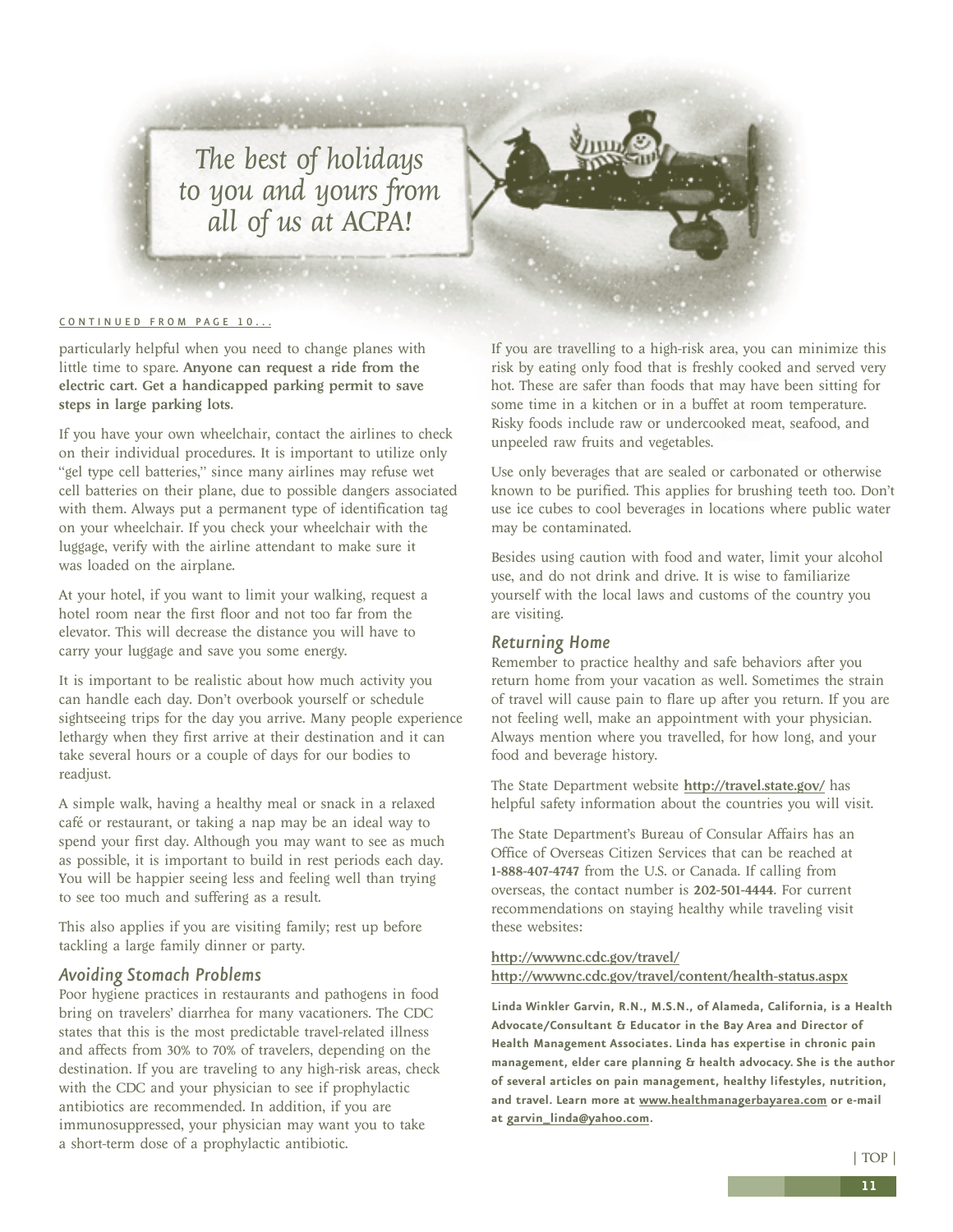# <span id="page-11-0"></span>*Understanding Fibromyalgia*

**F** ibromyalgia is diagnosed when<br>there is a three-month history of<br>widespread pain in at least 11 of<br>18 trigger points. It affects more than ibromyalgia is diagnosed when there is a three-month history of widespread pain in at least 11 of 5 million Americans, predominantly women.

Along with chronic widespread muscle pain, people with fibromyalgia experience memory and concentration difficulties, lack of energy, poor sleep, fatigue, and depression. They have difficulty in obtaining a diagnosis, and also have trouble getting professionals to believe that they have pain.

Research indicates that the brains of people with fibromyalgia experience pain symptoms differently, and that diagnosis may be shifting from the area of rheumatology (muscles) to neurology (central nervous system) and anesthesiology.

Penney Cowan, ACPA founder and executive director, presented "Understanding Fibromyalgia" in Pittsburgh, Detroit, Portland, Oregon, and Ft. Worth, Texas. Here are some of the key points of Penney's talk, which included references to her personal experience with fibromyalgia.

### *Getting Treatment*

Be cautious of any fibromyalgia treatment center that is expensive but does not feature treatment that has been shown effective by studies in reputable publications. Instead, ask a reliable physician that you trust for a referral to professionals. The new medications for fibromyalgia—serotonin and norepinephrine reuptake inhibitors (SNRIs) such as Cymbalta, Lyrica, and Savella are tools, not a cure. They can be helpful in making you feel less pain, more in control, and more able to function.

While no herbal remedies have been shown to be effective, some people benefit from acupuncture, progressive relaxation, biofeedback, and good nutrition.

A new ACPA tool, the "Fibro Log" (http://www.theacpa.org/fibrolog/ fibrolog.aspx), lets people with fibromyalgia track their pain, everyday activities, and feelings. This can help you and your health care provider better understand how different activities and circumstances may affect your pain.

### *Learning to Live with It*

- ❋ Fear of pain is a controlling factor that can limit qualify of life even more than the pain itself.
- ❋ Depression doesn't cause pain, but it is part of the long-term pain problem.
- ❋ Concentrating on the pain increases one's sense of suffering. Reduce your sense of suffering and improve your quality of life.
- ❋ Pain is inevitable, but misery is an option.
- ❋ There may be a certain level of pain you will have to live with, but you can live a full life despite the pain.



- ❋ ACPA always accepts that when you say you have pain, you do. We also know that you are much more than a person with pain.
- ❋ Make the journey from patient to person. Your old life is gone, but you can reclaim the life that belongs to you.
- ❋ You are not alone. Join a support group to put pain in perspective, learn coping skills, and reach out to others.

**The Living with Fibromyalgia video is available through the ACPA website (www.theacpa.org/videoPlayer.aspx? gid=livingFibro). The "Understanding Fibromyalgia" program is sponsored by Pfizer Inc.**

# *Memorial*

### **JANE COLBORN**

*Jane Colborn, former secretary to the board of the ACPA, passed away on September 1, 2010 at the age of 91. She was interviewed for the 30th anniversary edition of* The Chronicle*.* 

"Jane was a devoted friend to ACPA and to those of us who worked with it *during the early years," said Dr. Edward Covington. "She was generous with her skills and her compassion for those in pain. I thought she was a wonderful lady and that we were blessed to have her on our team. Her passing is a loss."* 

*"I don't think that words can express the contribution that Jane made to the ACPA," said Penney Cowan. "Jane provided a significant amount of expertise, time, and effort in helping us write the by-laws that are still used today with only a few amendments. Jane was by far one of the nicest people you will ever meet. Her interests were always in helping others. I can still remember her wonderful laugh. She will be deeply missed but has left a wonderful and lasting memory for all of us who were honored to know her."* 

*Her nephew Kurt Colborn remembers that Jane gave of herself to many organizations. "But what I know of her experience in all those capacities is not so much what she did, but who she met and befriended while she did it.* Jane definitely lived with purpose, so we might remember her for her never *ending zest for life."*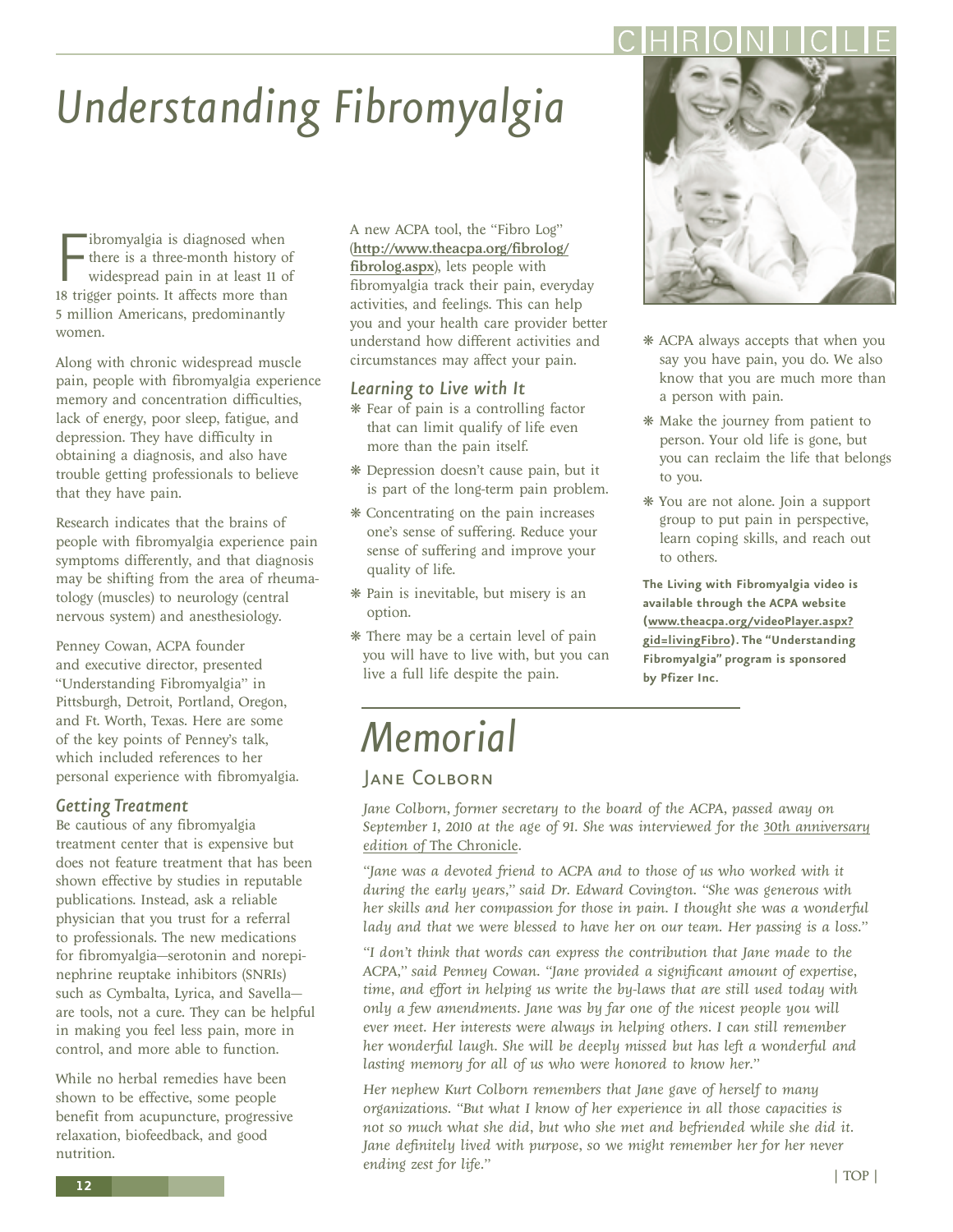### HRONI I

# <span id="page-12-0"></span>*ACPA Updates*

### *New Board Officers Elected*

Andrew Bertagnolli, Ph.D., senior consultant in behavioral medicine and pain management at the Care Management Institute of Kaiser Permanente in Oakland, California, was elected president elect at the ACPA Board of Directors meeting on October 9. Andrew will become president in 2012 when the term of our current president, David Provenzano, ends. Also holding offices for 2011 are Daniel Galia, treasurer, and Joanne Schneider, secretary.

### *ACPA Develops Opioid Safety PSA*

support from King Pharmaceuticals. Preview it on our website at www.theacpa.org. Deaths from the misuse or abuse of opioids are at an all-time high. Yet these medications can be a valuable tool in keeping pain under control. To call attention to the importance of safe use, storage, and disposal of opioids, the ACPA has developed a public service announcement, with funding website at www.theacpa.org.

 The announcement is running in theaters in the Sacramento area and in West Virginia. We hope to get additional funding for wider distribution in 2011.

### *Alaska Vets Learn Pain Management Skills*

Penney Cowan, ACPA founder and executive director, visited veterans' hospitals in Alaska this summer and fall to introduce health care professionals and veterans to the basics of pain management. Out of these talks, in Fairbanks and Anchorage, several new ACPA groups have been established to provide ongoing support to former service men and women living in the state.

### *Electronic Fibro Log Now Live*

The ACPA website (www.theacpa.org) has a new resource for people living with fibromyalgia (FM). The new electronic Fibro Log allows you to sign in to our secure server with a password, record your status on the many aspects of your condition, and have the results stored and charted over time.

Your personal log can then be printed out to be shared with your health care provider or simply used to track your progress over time. This new resource was made possible through support from Pfizer.

Visit the fibromyalgia section of Conditions A to Z on our website for this and other new materials to help you have a better quality of life with FM.

### *ACPA Survey Looks at Attitudes and Behaviors Regarding Opioid Medications*

Those who use opioids properly, under a prescriber's care, need to understand how to take, store, and dispose of their medications to keep themselves safe and keep their medications out of the hands of potential abusers. Yet a recent survey conducted by the ACPA indicates that relatively few of those receiving opioid prescriptions are given sufficient education about the drugs to ensure safe use. The study, underwritten by an unrestricted educational grant from Purdue Pharma, surveyed people via random dial who use opioids for pain management.

Of those surveyed, only 28% were asked to sign an opioid agreement. Opioid agreements explain the risks and responsibilities involved in using opioids. Among those asked to sign one, 10% received no counseling and 45% had less than 15 minutes to discuss the issues with the health care professional.

Diversion, the theft or resale of opioids for recreational use, is the most common way these drugs get into the hands of those for whom they are not intended. Yet just 14% of those surveyed keep their opioids in a lock box or other locked location. Nearly 25% store their medication in the medicine cabinet.

"Securing your medicines is the best way to avoid having them taken by casual visitors, workers, or even teens who don't understand the risks," said Penney Cowan. "Our study indicates that we still have much work to do to ensure that individuals who can benefit from opioids know how to take them, store them, and dispose of them properly. Even one unintentional death is one too many."

Penney and David Provenzano discussed the results in a radio media tour. Stations in 17 markets carried the interviews.

### *Integrative Medicine Day is January 23*

The ACPA will participate in the second annual International Integrative Medicine Day on January 23, 2011. The event is sponsored by the American Medical Student Association (AMSA). Integrative medicine is an approach to medicine that emphasizes the importance of using all appropriate therapies: self-care, patient empowerment, addressing the whole person (body, mind, and spirit), and fostering a healthy lifestyle. The ACPA contributed a wellness kit for people living with chronic pain to the materials that will be distributed in support of the event.

| TOP |